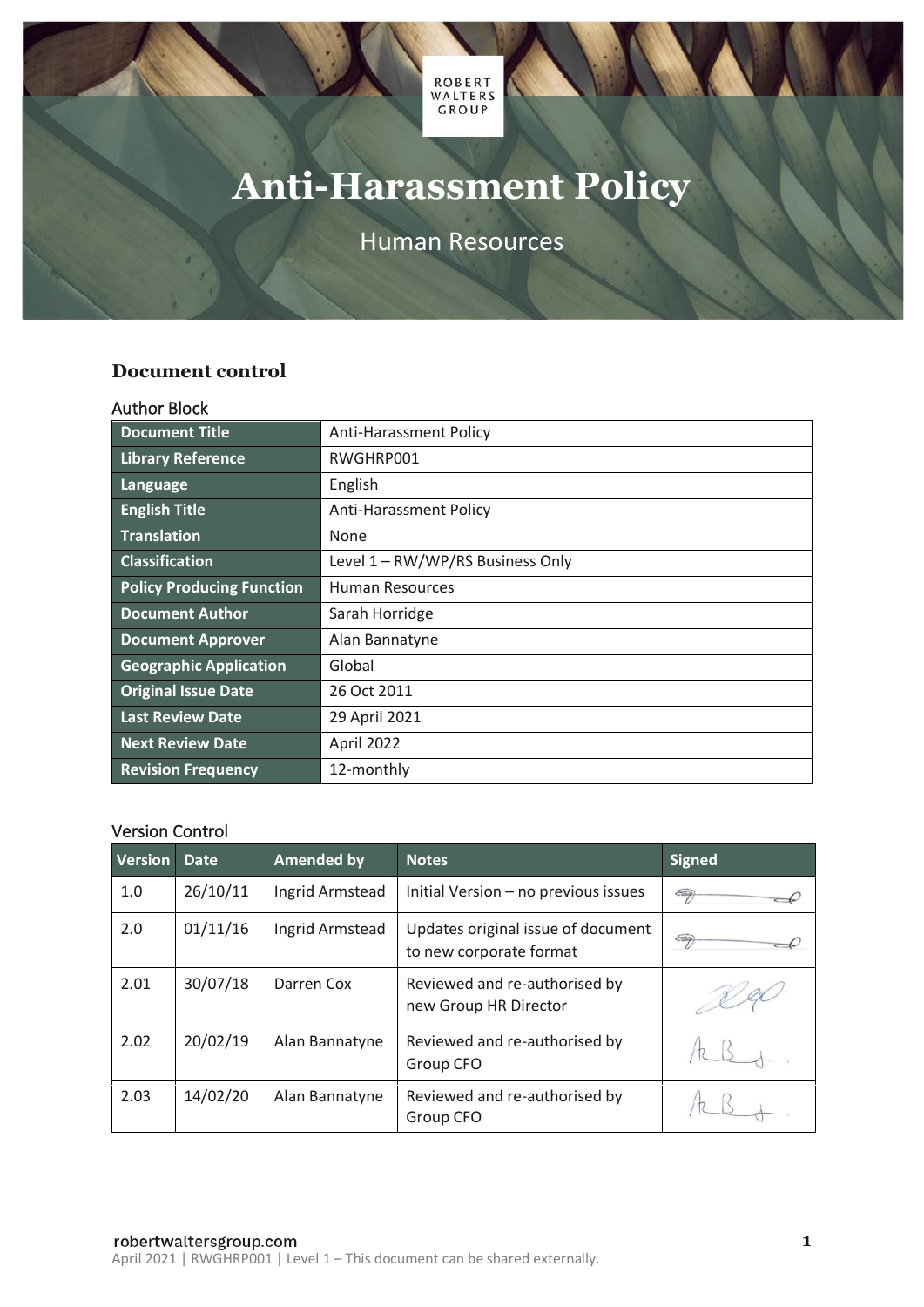| 2.04 | 30/04/21 | Sarah Horridge | Reviewed and updated by RS Head<br>of HR - EMEA | SHOOOF |
|------|----------|----------------|-------------------------------------------------|--------|
|------|----------|----------------|-------------------------------------------------|--------|

Printed versions of this policy are uncontrolled (i.e. they may not be the current version).

# **Contents**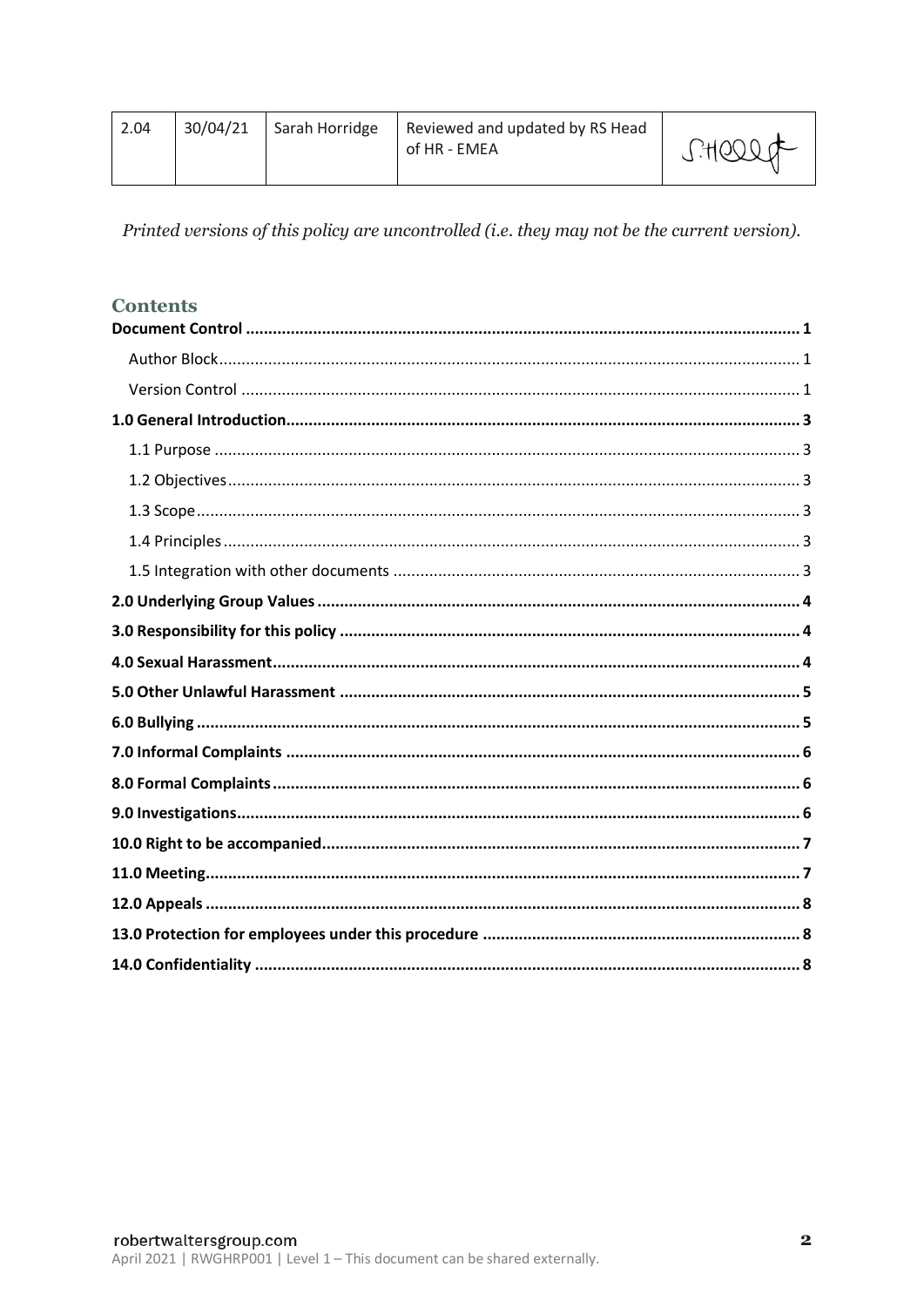# <span id="page-2-0"></span>**1.0 General Introduction**

# *'The Anti-Harassment Policy exists to ensure that staff and candidates can go about their work in an environment free from unlawful harassment'*

#### <span id="page-2-1"></span>**1.1 Purpose**

<span id="page-2-2"></span>The purpose of this policy is to provide clarity to the arrangements implemented by the Group to prevent unwanted or unlawful harassment in any form.

## **1.2 Objectives**

- <span id="page-2-3"></span>1. Maintain compliance with all relevant legal, regulatory and contractual requirements within the countries that we operate
- 2. Provide a reference document for training purposes
- 3. Provide guidance for best practice

#### **1.3 Scope**

This policy should be applied to:

- All areas of operations of the Robert Walters Group
- All staff employed both permanent and contracted and candidates visiting Group premises

All managers are responsible for implementing the policy within their business areas.

#### <span id="page-2-4"></span>**1.4 Principles**

This policy will be subject to review under the following circumstances:

- As part of an annual policy review process
- Following change in regulation (in local countries as required)
- Following an issue (such as a complaint relating to harassment)
- On request by a Board member

#### <span id="page-2-5"></span>**1.5 Integration with other documents**

This procedure may need to be read in conjunction with the following document:

- Equality, Diversity & Inclusion Policy (RWHRP003)
- Disciplinary and Performance Review Policy (RWHR007)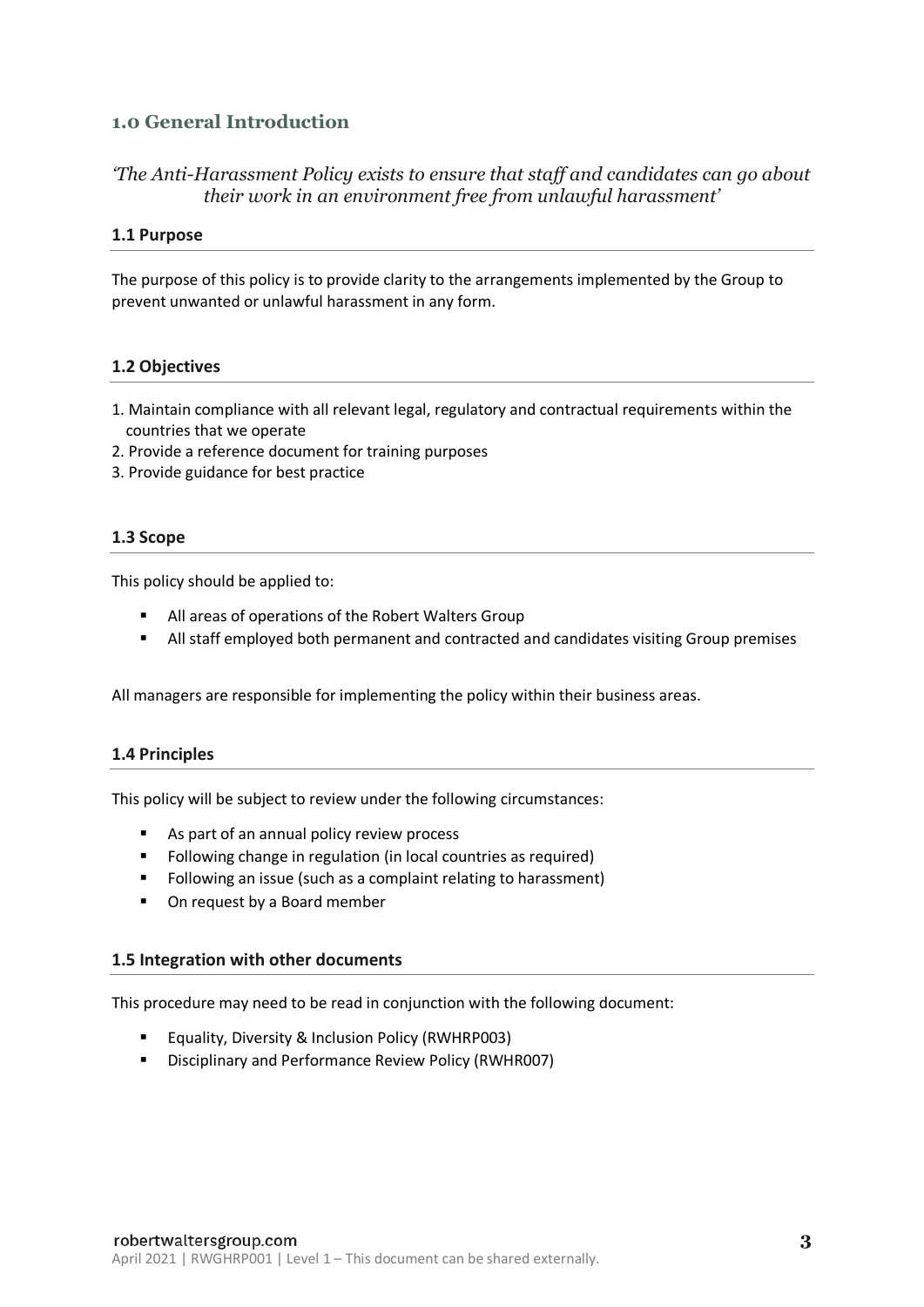# <span id="page-3-0"></span>**2.0 Underlying Group Values**

- 2.1 The Group is committed to providing a work environment that is free from discrimination on the grounds of any characteristic protected by law.
- 2.2 The Group is conscious of the extent to which the performance of its employees depends upon their working environment. The Group will not permit or condone any form of unlawful harassment or bullying within the workplace or in settings outside the workplace in the course of employment, such as business trips and events or social functions organised by the Group.
- 2.3 Each employee has a responsibility to behave in a manner that is not offensive to others.
- 2.4 What one person considers harassment or sexual harassment, may not be considered harassment or sexual harassment by another. It is therefore up to each employee where possible to make it clear when conduct is unwanted.
- 2.5 The Group has a responsibility to investigate complaints of unlawful harassment, discrimination or bullying made against or by any employee or candidate. Where harassment or bullying is shown to have taken place it will be dealt with under the Group's Disciplinary and Performance Review Policy as a form of misconduct. In some cases, it may be treated as gross misconduct leading to summary dismissal of those responsible.

# <span id="page-3-1"></span>**3.0 Responsibility for this policy**

- 3.1 The Board of Directors of the Company has overall responsibility for this policy but has delegated day-to-day responsibility for overseeing its implementation to the Human Resources Department.
- 3.2 Managers have a specific responsibility to operate within the boundaries of this policy and to facilitate its operation by ensuring that employees understand the standards of behaviour expected of them and by identifying and acting upon behaviour that falls below these standards.

# <span id="page-3-2"></span>**4.0 Sexual Harassment**

- 4.1 Sexual harassment (both overt and subtle) is any unwanted conduct on the grounds of a person's sex or of a sexual nature which has the purpose or effect of violating a person's dignity or creating an intimidating, hostile, degrading, humiliating or offensive environment. Such behaviour may include unwelcome physical, verbal or non-verbal conduct and is strictly prohibited.
- 4.2 Examples of sexual harassment include:
	- unwanted sexual attention;
	- subjecting employees or clients or third parties to insults, innuendos or degrading comments that make them feel uncomfortable because of their gender, including making these comments by e-mail;
	- displaying sexually suggestive pictures in the workplace;
	- over-familiar behaviour, including lewd and suggestive remarks; and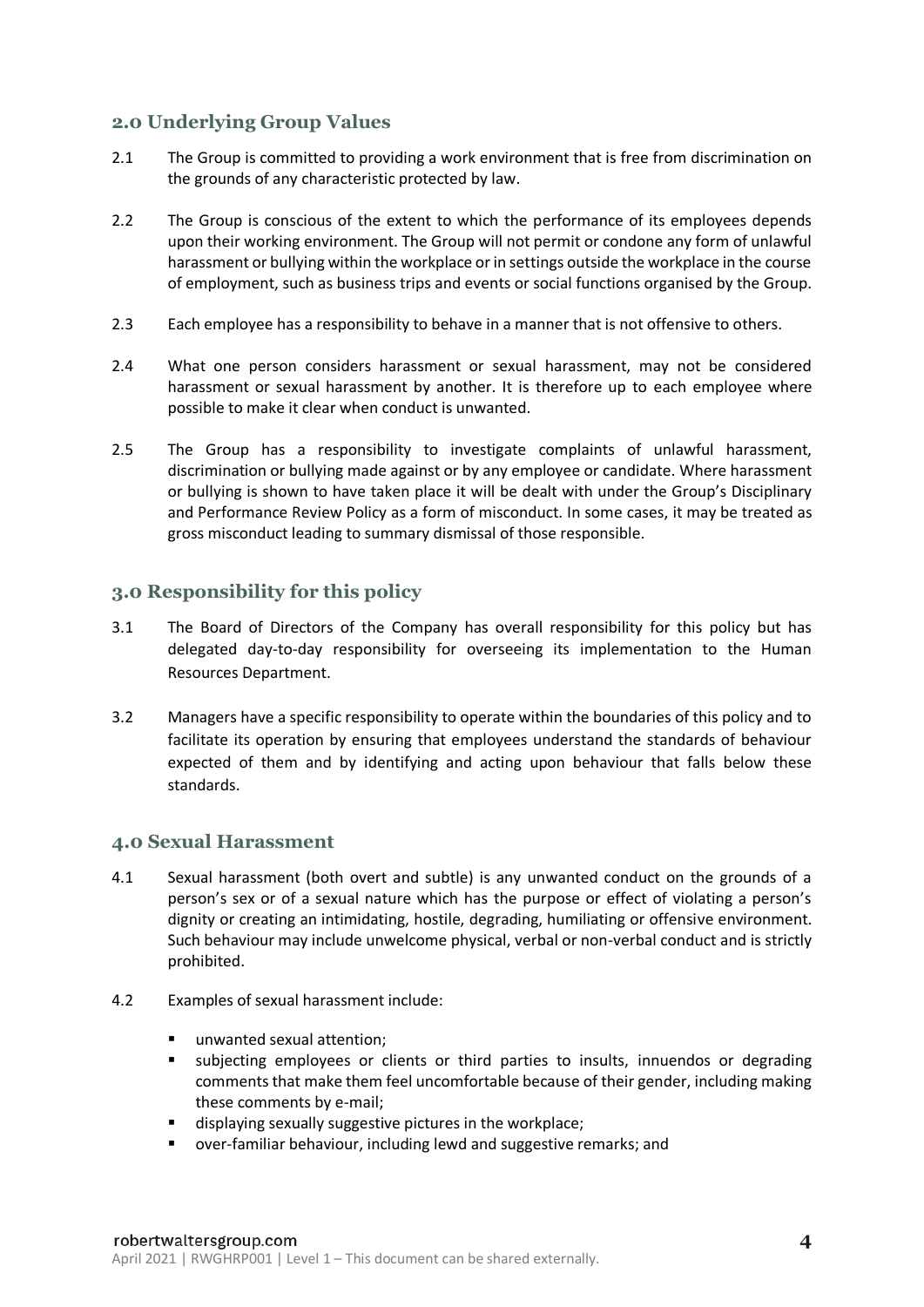- <span id="page-4-0"></span>■ suggesting that sexual favours may further someone's career or that the refusal of sexual favours may in some way damage their career.
- 4.3 A single incident of unwanted or offensive behaviour towards one individual can amount to unlawful harassment.

# **5.0 Other Unlawful Harassment**

- 5.1 For the purposes of this policy, unlawful harassment is unwanted conduct on the grounds of gender, gender re-assignment, pregnancy, race, nationality, religion, beliefs, political opinion, sexual orientation, marital status, disability, age or any other characteristic protected by law which has the purpose or effect of creating an intimidating, hostile, degrading, humiliating or offensive work environment or violating that person's dignity.
- 5.2 Examples of harassment include:
	- ongoing "banter" focused on gender, gender re-assignment, pregnancy, race, nationality, religion, belief, political opinion, sexual orientation, marital status, disability, age or any other characteristic protected by law that the recipient reasonably deems to be offensive;
	- written or graphic material that denigrates or shows hostility toward an individual or group;
	- offensive language relating to a characteristic protected by law;
	- invasion of privacy; and
	- intimidating, malicious or insulting behaviour relating to a characteristic protected by law.
- 5.3 A single incident of unwanted or offensive behaviour towards one individual can amount to unlawful harassment.

#### **6.0 Bullying**

- 6.1 Bullying is offensive, intimidating, malicious or insulting behaviour or an abuse or misuse of power through means intended to undermine, humiliate, denigrate or injure the recipient.
- 6.2 Examples of bullying include:
	- copying emails or other written correspondence or material that are critical about someone to others who do not need to know;
	- ridiculing or demeaning someone;
	- overbearing supervision or misuse of power or position;
	- making threats or comments about job security without foundation;
	- deliberately undermining a competent worker by overloading and constantly criticising;
	- preventing an individual's progress by intentionally blocking promotion or training opportunities for malicious reasons; and
	- "dressing down" a subordinate in front of their colleagues.
- 6.3 Bullying does not include legitimate and constructive criticism of an employee's performance or behaviour or reasonable requests made of employees.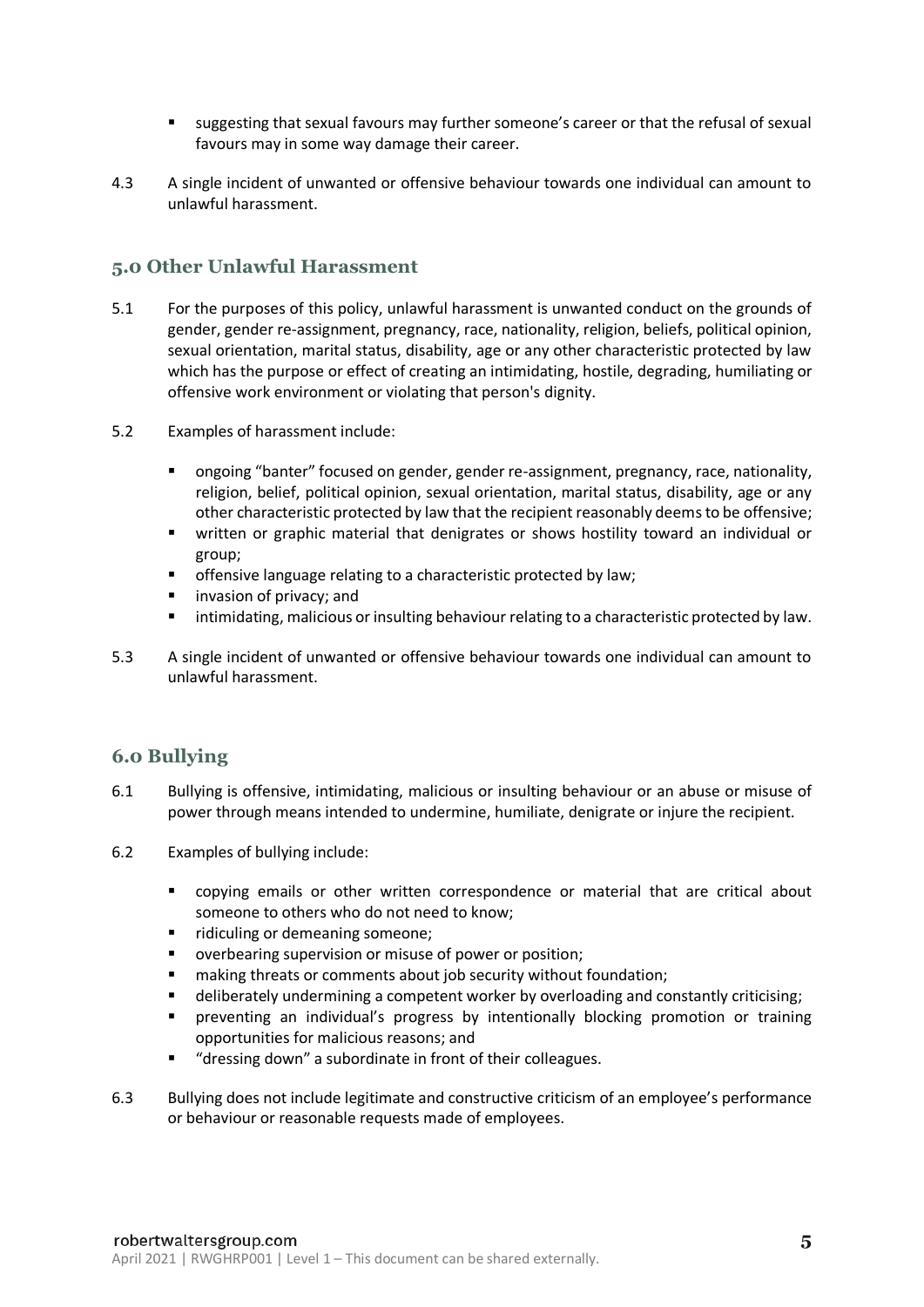# **7.0 Informal Complaints**

- 7.1 If you feel that you have been bullied or subjected to unlawful harassment, you may initially wish to attempt to resolve the matter informally with the person responsible by explaining to them that their behaviour is not welcome or makes you uncomfortable. If this is too difficult or embarrassing to do on your own, you should seek support from a member of the Human Resources Department.
- 7.2 If, having read this policy, you are in any doubt as to whether an incident or series of incidents which have occurred constitutes bullying or unlawful harassment, you should initially contact the Human Resources Department on an informal basis. They will be able to advise you how your concerns should be dealt with.
- 7.3 If you have taken informal steps and the conduct has continued, or if you feel that informal steps would not be appropriate, you should follow the procedure set out below.

# **8.0 Formal Complaints**

- 8.1 If you decide not to raise the matter informally and would like to make a formal complaint about bullying or unlawful harassment, you should write to the Human Resources Department, whose role will be to achieve a solution wherever possible and to respect the confidentiality of all concerned. If the matter concerns a member of the Human Resources Department you should refer it to Group Legal Counsel.
- 8.2 Your letter should contain full details of the conduct in question, including the name of the person bullying you or subjecting you to unlawful harassment, the date(s) and time(s) at which it occurred, the names of any witnesses and any action you have taken to try and resolve the matter informally.
- 8.3 It is up to you to decide whether you raise the complaint with the Company and see it through. However, as the Company has a duty to protect all workers, it may decide to pursue the matter independently if it considers it appropriate to do so in the circumstances.

# **9.0 Investigations**

- 9.1 The Company will investigate your complaints in a timely and confidential manner to establish full details of what happened. The Company will endeavour to investigate your complaint thoroughly, and on an impartial and objective basis, having due regard for the sensitivity and rights of all parties concerned.
- 9.2 As part of the investigation the Company will consider whether the person that is the subject of your complaint should be redeployed temporarily or suspended on full pay or whether reporting lines or other managerial arrangements should be altered pending the outcome of the investigation.
- 9.3 The investigation will normally begin with the person investigating your complaint (the "Investigating Officer") meeting with you to hear the detail of your complaint. The Company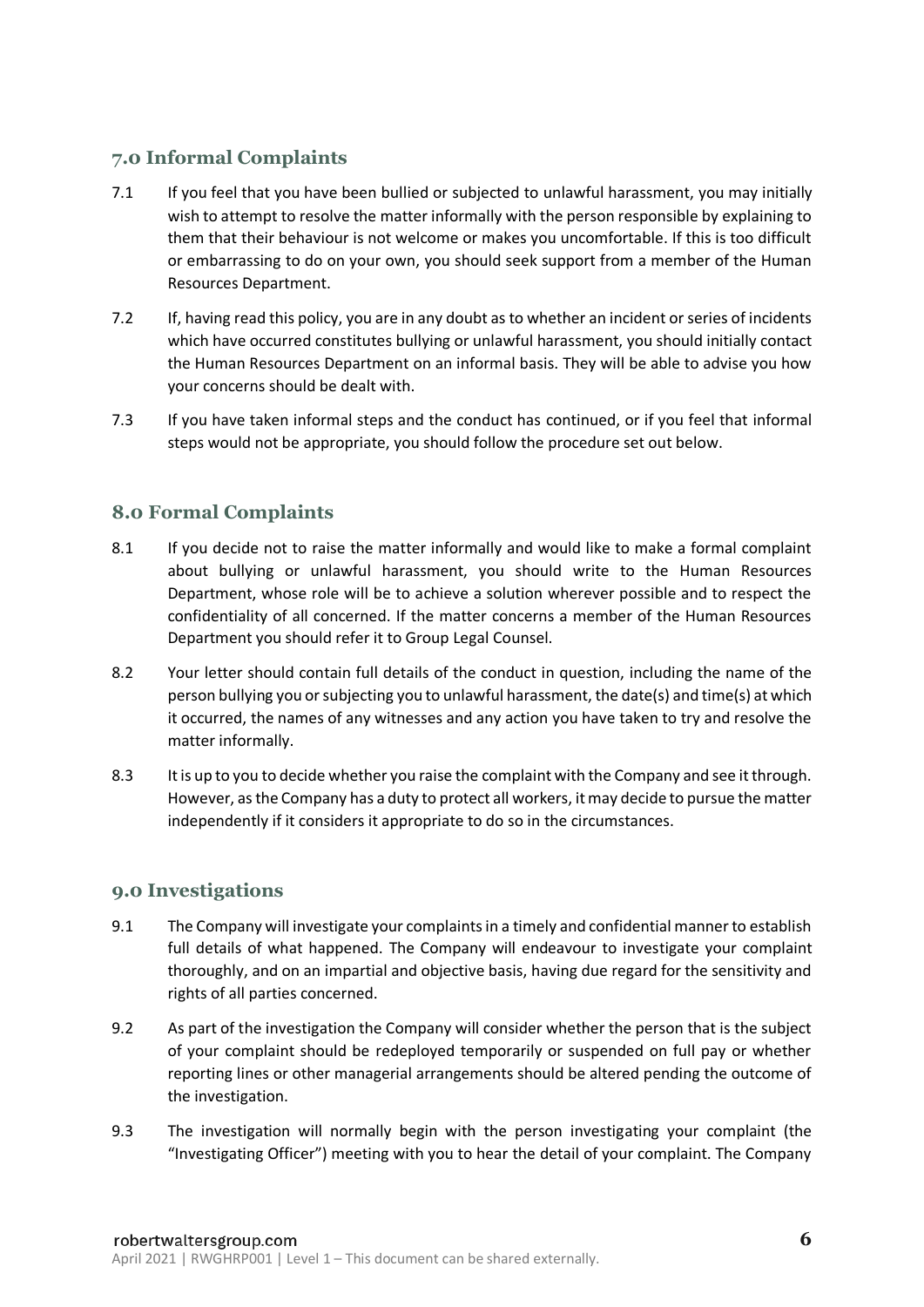may arrange further meetings with you as appropriate throughout the investigation and/or at its conclusion.

- 9.4 The Investigating Officer may also meet with the person you allege has bullied you/subjected you to unlawful harassment. It may also be necessary for the Company to interview witnesses to any of the incidents mentioned in your complaint.
- 9.5 Once the Investigating Officer decides that their investigation is complete, they will prepare a report based on their findings and submit it to the person that will consider your complaint.

## **10.0 Right to be accompanied**

- 10.1 You are entitled to be accompanied to any meetings under this procedure (except to a purely investigatory meeting) by a colleague or another appropriate representative.
- 10.2 Your companion is entitled to make representations at the meeting and ask questions. Your companion is not entitled to answer questions on your behalf.
- 10.3 If you intend to be accompanied at a meeting, you should notify the Company of the identity of your companion before the meeting.
- 10.4 The Company is entitled to ask you to be accompanied by someone else if the companion that you have chosen may have a conflict of interest, may prejudice the hearing or is based somewhere that would delay the hearing or make it difficult for them to attend.
- 10.5 Employees are under no obligation to act as a companion at a meeting under this procedure. However, if an employee chooses to act in this capacity, the employee will be allowed to take reasonable time off work to attend the meeting.
- 10.6 You are not normally entitled to be accompanied to a purely investigatory meeting unless you require a companion to help you overcome a disability.

#### **11.0 Meeting**

- 11.1 The person considering your complaint will write to you to invite you to a meeting to discuss it. If appropriate you, and the person that is the subject of your complaint, will receive a copy of the investigation report prior to the meeting.
- 11.2 The Company will hold the meeting as soon as reasonably practicable after the investigation is complete making sure that you have reasonable time to prepare.
- 11.3 If the person considering your complaint finds that you have been subjected to unlawful harassment or bullying, the Company will take prompt action to stop the conduct and prevent its recurrence. Where appropriate, the Company will deal with the person who is the subject of your complaint under its Disciplinary Procedure.
- 11.4 If your complaint is not upheld the Company may decide that it is appropriate to consider how to improve the working relationship between you and the person who is the subject of your complaint. This may involve, for example, arranging some form of mediated meeting or counselling or a change in the duties or reporting lines of you or the other person.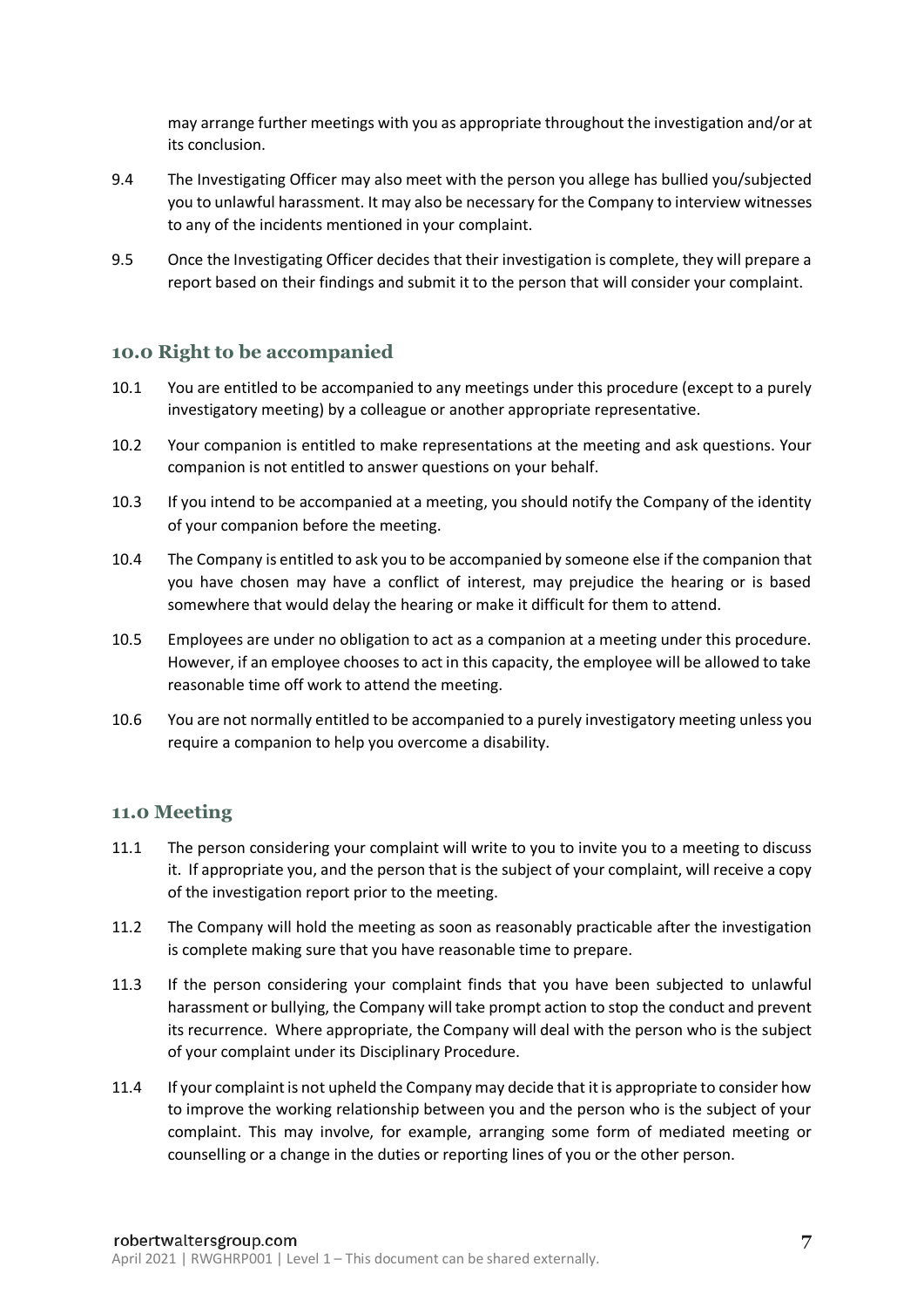## **12.0 Appeals**

- 12.1 If, once you have received the Company's decision, you feel that your complaint has not properly been resolved, you may appeal in writing to the person specified in the Company's decision outcome.
- 12.2 If you wish to appeal you should do so in writing stating your full grounds of appeal. You should appeal as soon as possible once you receive the written decision but, in any event, within the timescales provided to you (in line with local country practice).
- 12.3 You will be invited to attend a meeting to discuss your appeal. You are entitled to be accompanied to this meeting by a colleague or another appropriate representative. The basis upon which you may be accompanied to an appeal meeting is set out at paragraph 10.0 above.
- 12.4 The appeal meeting will normally be held by someone who has not previously been involved in the matter and who is more senior than the person that made the decision in relation to your complaint. A member of the Human Resources Department may also attend the meeting.
- 12.5 The purpose of an appeal meeting is to review the decision made at the previous meeting based on your grounds of appeal. The appeal meeting will not normally be a complete rehearing of your complaint.
- 12.6 The Company will notify you of the decision in relation to your appeal in writing without undue delay. The appeal decision is final.

## **13.0 Protection for employees under this procedure**

- 13.1 Any employee who makes a complaint or who participates in any investigation conducted under this policy in good faith will be protected from any victimisation as a result of their involvement.
- 13.2 If you consider that you have been subjected to intimidation or victimisation as a result of your involvement with a complaint under this procedure then you should notify the Human Resources Department immediately.
- 13.3 Any employee who is found to have provided false information or to have acted in bad faith will be subject to disciplinary action under the Company's Disciplinary & Performance Review Policy, up to and including termination of employment without notice or pay in lieu of notice.

# **14.0 Confidentiality**

- 14.1 If you make a complaint under this procedure, your name and the name of the person that is the subject of your complaint, will not be divulged other than on a strictly "need to know" basis to those individuals involved in the investigation.
- 14.2 All employees involved in the operation of the policy, whether making a complaint or involved in any investigation, are responsible for observing the high level of confidentiality that is required.